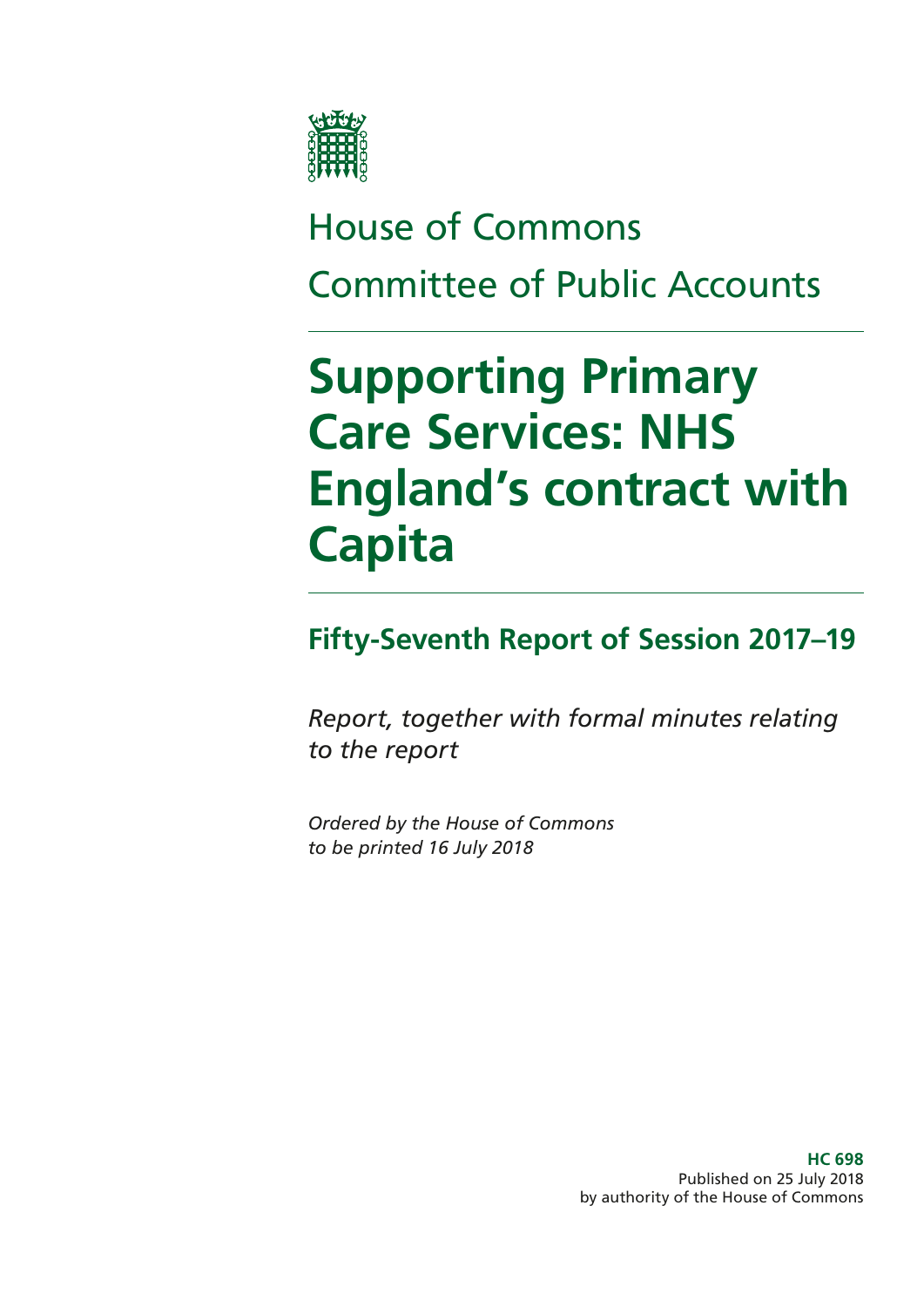#### **The Committee of Public Accounts**

The Committee of Public Accounts is appointed by the House of Commons to examine "the accounts showing the appropriation of the sums granted by Parliament to meet the public expenditure, and of such other accounts laid before Parliament as the committee may think fit" (Standing Order No.148).

#### **Current membership**

[Meg Hillier MP](https://www.parliament.uk/biographies/commons/meg-hillier/1524) (*Labour (Co-op), Hackney South and Shoreditch*) (Chair) [Bim Afolami MP](https://www.parliament.uk/biographies/commons/bim-afolami/4639) (*Conservative, Hitchin and Harpenden*) [Douglas Chapman MP](https://www.parliament.uk/biographies/commons/douglas-chapman/4402) (*Scottish National Party, Dunfermline and West Fife*) [Sir Geoffrey Clifton-Brown MP](https://www.parliament.uk/biographies/commons/geoffrey-clifton-brown/249) (*Conservative, The Cotswolds*) [Chris Evans MP](https://www.parliament.uk/biographies/commons/chris-evans/4040) (*Labour (Co-op), Islwyn*) [Caroline Flint MP](https://www.parliament.uk/biographies/commons/caroline-flint/389) (*Labour, Don Valley*) [Luke Graham MP](https://www.parliament.uk/biographies/commons/luke-graham/4622) (*Conservative, Ochil and South Perthshire*) [Robert Jenrick MP](https://www.parliament.uk/biographies/commons/robert-jenrick/4320) (*Conservative, Newark*) [Gillian Keegan MP](https://www.parliament.uk/biographies/commons/gillian-keegan/4680) (*Conservative, Chichester*) [Shabana Mahmood MP](https://www.parliament.uk/biographies/commons/shabana-mahmood/3914) (*Labour, Birmingham, Ladywood*) [Layla Moran MP](https://www.parliament.uk/biographies/commons/layla-moran/4656) (*Liberal Democrat, Oxford West and Abingdon*) [Stephen Morgan MP](https://www.parliament.uk/biographies/commons/stephen-morgan/4653) (*Labour, Portsmouth South*) [Anne Marie Morris MP](https://www.parliament.uk/biographies/commons/anne-marie-morris/4249) (*Conservative, Newton Abbot*) [Bridget Phillipson MP](https://www.parliament.uk/biographies/commons/bridget-phillipson/4046) (*Labour, Houghton and Sunderland South*) [Lee Rowley MP](https://www.parliament.uk/biographies/commons/lee-rowley/4652) (*Conservative, North East Derbyshire*) [Gareth Snell MP](https://www.parliament.uk/biographies/commons/gareth-snell/4595) (*Labour (Co-op), Stoke-on-Trent Central*)

#### **Powers**

Powers of the Committee of Public Accounts are set out in House of Commons Standing Orders, principally in SO No.148. These are available on the Internet via [www.parliament.uk](https://www.parliament.uk/).

#### **Publication**

Committee reports are published on the [Committee's website](https://www.parliament.uk/business/committees/committees-a-z/commons-select/public-accounts-committee/) and in print by Order of the House.

Evidence relating to this report is published on the [inquiry publications page](https://www.parliament.uk/business/committees/committees-a-z/commons-select/public-accounts-committee/inquiries/parliament-2017/nhs-contract-capita-17-19/publications/) of the Committee's website.

#### **Committee staff**

The current staff of the Committee are Richard Cooke (Clerk), Dominic Stockbridge (Second Clerk), Hannah Wentworth (Chair Liaison), Ameet Chudasama and Carolyn Bowes (Senior Committee Assistants), Zainab Balogun and Kutumya Kibedi (Committee Assistants), and Tim Bowden (Media Officer).

#### **Contacts**

All correspondence should be addressed to the Clerk of the Committee of Public Accounts, House of Commons, London SW1A 0AA. The telephone number for general enquiries is 020 7219 6593; the Committee's email address is [pubaccom@parliament.uk](mailto:pubaccom%40parliament.uk?subject=).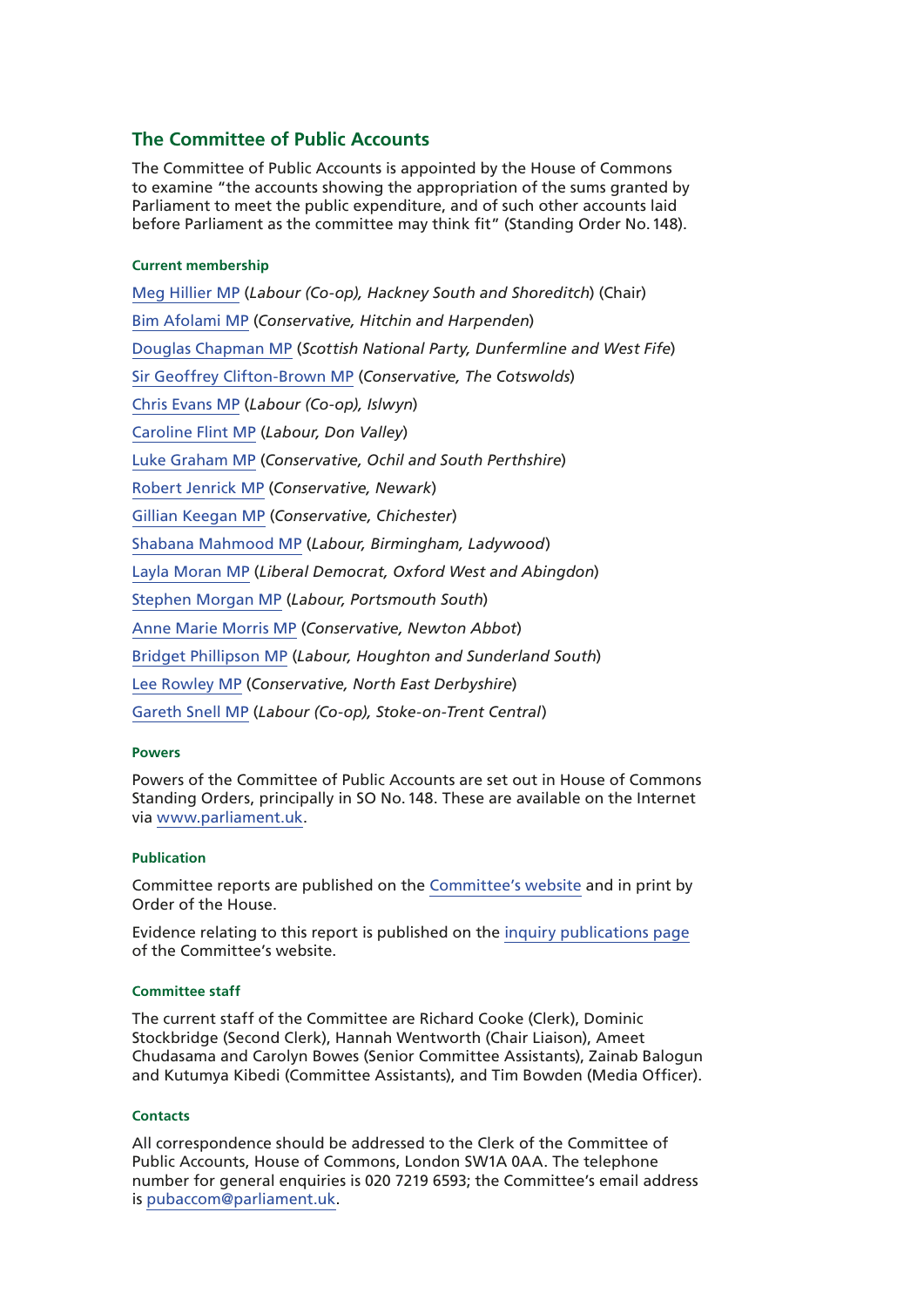## **Contents**

| <b>Summary</b> |                                                                | 3  |  |
|----------------|----------------------------------------------------------------|----|--|
|                | <b>Introduction</b><br><b>Conclusions and recommendations</b>  |    |  |
|                |                                                                |    |  |
| $\mathbf 1$    | The contract with Capita                                       | 8  |  |
|                | <b>NHS England's strategy</b>                                  | 8  |  |
|                | Scale of the challenge                                         | 9  |  |
|                | Office closures                                                | 9  |  |
| $\mathbf{2}$   | Impact of service failures, partnership working and engagement | 11 |  |
|                | Impact of service failures                                     | 11 |  |
|                | The working relationship between NHS England and Capita        | 12 |  |
|                | Engagement with stakeholders                                   | 12 |  |
|                | <b>Formal minutes</b>                                          |    |  |
|                | <b>Witnesses</b>                                               |    |  |
|                | <b>Published written evidence</b>                              |    |  |
|                | List of Reports from the Committee during the current session  |    |  |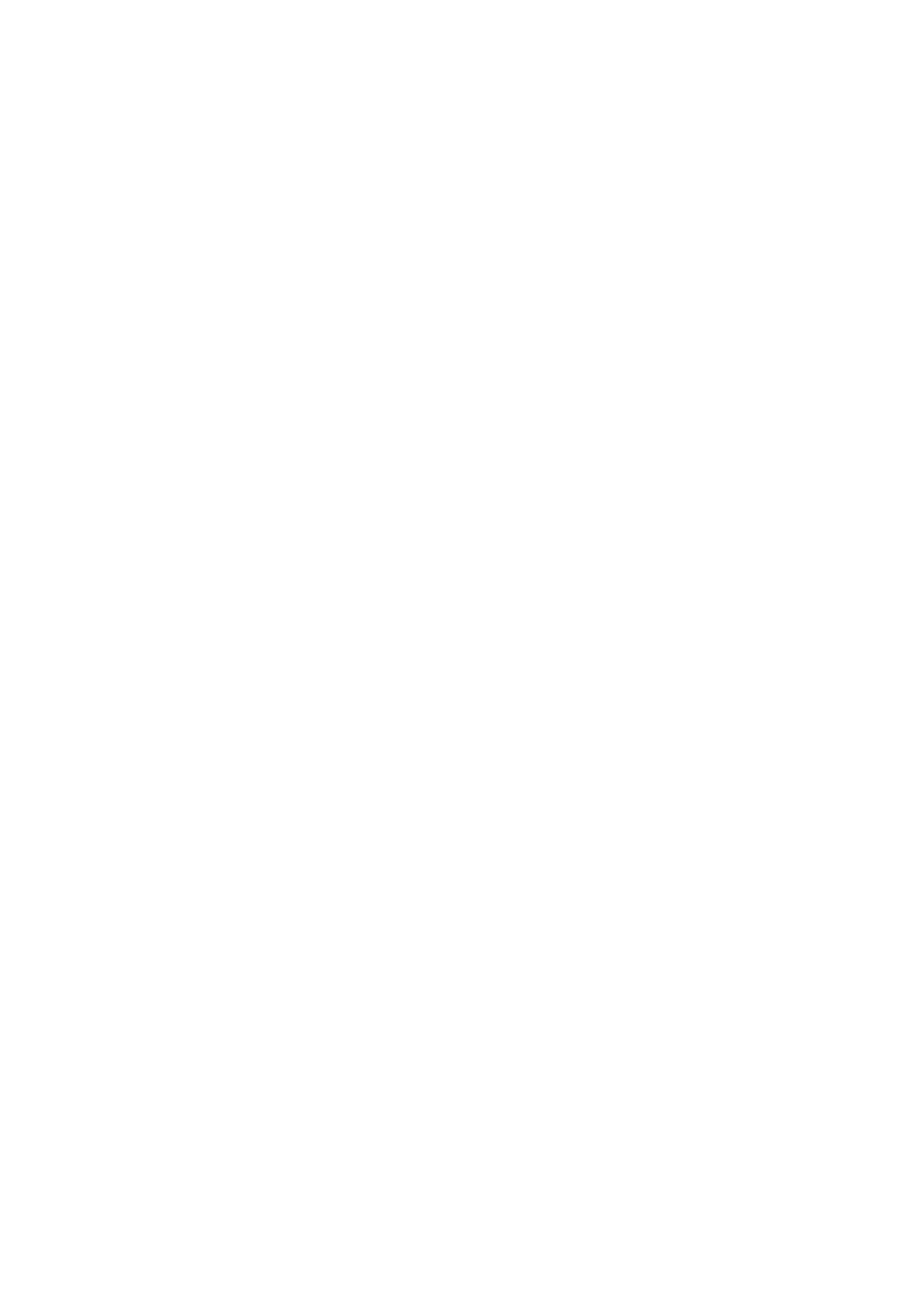### <span id="page-4-0"></span>Summary

NHS England's outsourcing of primary care support services to Capita Business Services Ltd (Capita) was a shambles. Its short-sighted rush to slash by a third the £90 million it cost to provide these services was heedless of the impact it would have on the 39,000 GPs, dentists, opticians and pharmacists affected. Capita recognises that the service it provided was not good enough. Its failures have not only been disruptive to thousands of GPs, dentists, opticians and pharmacists, but potentially have also put patients at risk of serious harm. We acknowledge that Capita has now apologised for its mistakes and will hold it to its commitment to improve services over the remaining life of the contract.

Neither NHS England nor Capita understood the service that was being outsourced, and both misjudged the scale and nature of the risks. They ignored many of the basic rules of contracting, and, once problems emerged, did not do enough to stop the issues from getting worse. Rather than focussing on improving the service, NHS England and Capita have spent too long disputing basic elements of the contract and are still in disagreement over future payments. It is clear that NHS England ignored the many lessons this Committee has constantly highlighted about how to outsource effectively and benefit both users and taxpayers.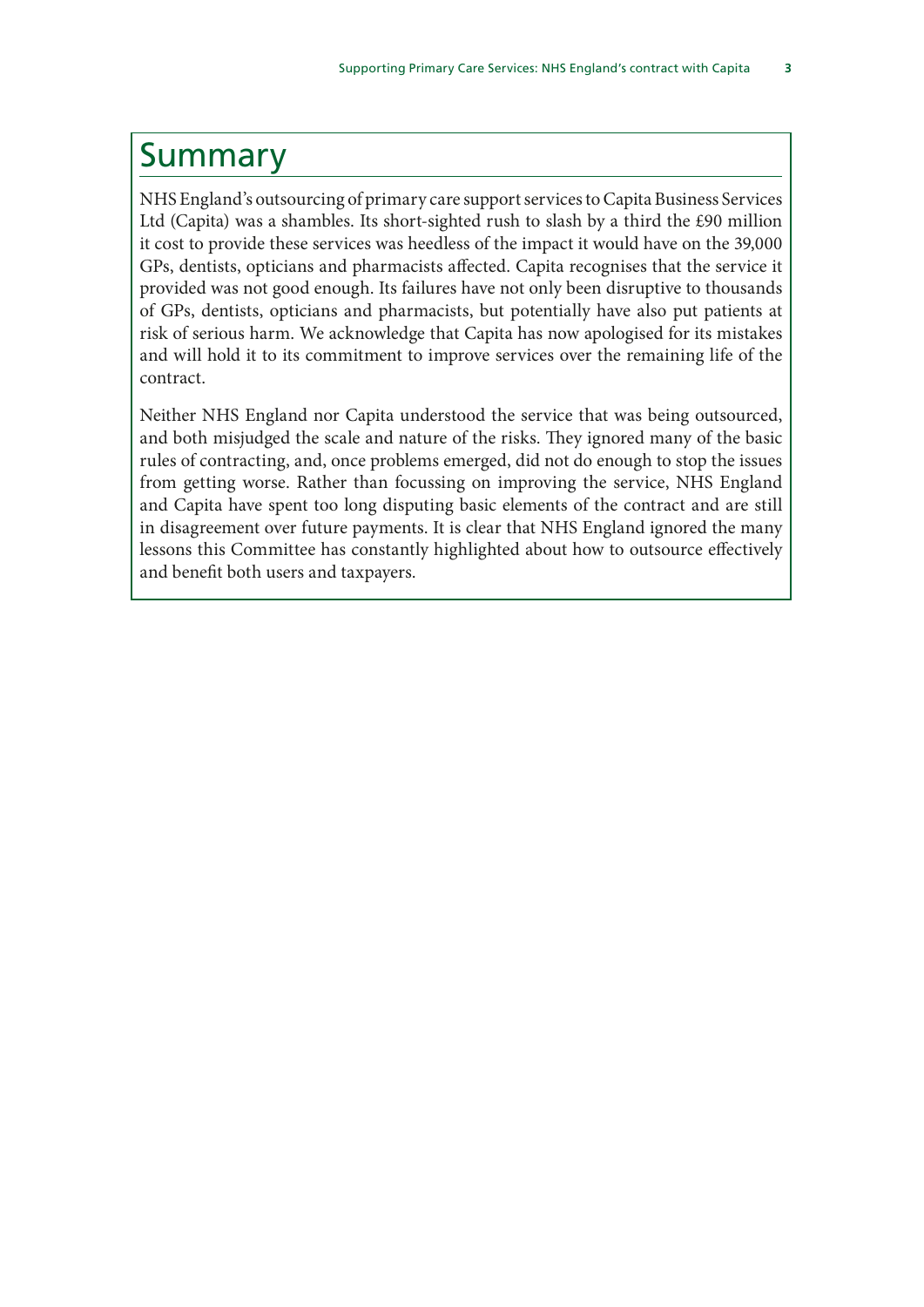# <span id="page-5-0"></span>Introduction

Primary care support services provide a range of administrative and back-office functions to around 39,000 GPs, dentists, opticians and pharmacists. The services provided include: administering payments to GP practices, opticians and pharmacies; administering the pensions of GPs; administering confirmation that GPs, dentists and opticians in the NHS are suitably qualified; sending out letters for those eligible for cervical screening; processing patient registrations and de-registrations; and validating and processing pharmacy market entry applications.

In August 2015, NHS England entered into a seven-year, £330 million contract with Capita to deliver primary care support services, now known as Primary Care Support England. NHS England aimed to reduce its costs by 35% from the first year of the contract and create better quality support services that were more efficient, and easy to use. Capita's bid depended on it closing local primary care support offices and delivering a major transformation of services to meet NHS England's objective to reduce its costs, such as introducing a single customer support centre and an online service for submitting GP payments and ordering medical supplies.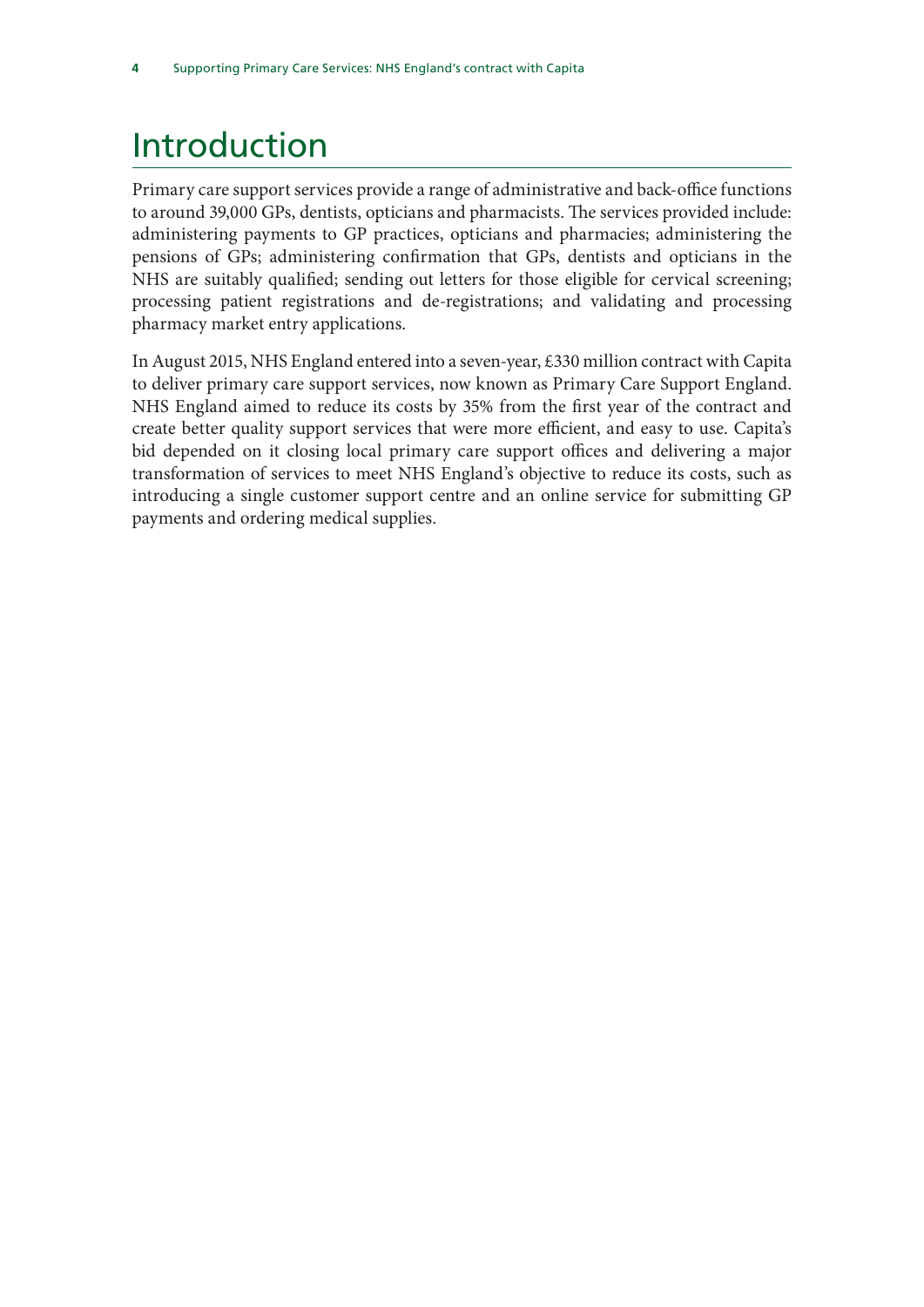### <span id="page-6-0"></span>Conclusions and recommendations

1. **NHS England's outsourcing strategy led to a short-sighted rush to achieve savings, heedless of the impact on patients or practitioners.** NHS England saw primary care support services, which were delivered across 47 local offices and managed under local arrangements, as ripe for transformation. But NHS England focused on maximising financial savings quickly, at the expense of service quality, without any piloting, effective user consultation or time spent getting the contract right. NHS England paid only lip service to engagement with doctors, dentists, opticians and pharmacists on service changes. Stakeholders, such as the Optical Confederation and the Local Optical Committee Support Unit, told us that NHS England and Capita had not adequately involved practitioners in designing services to test whether plans would work. They said that they had raised concerns about service changes, but had been ignored. NHS England accepts that some of its previous engagement with stakeholders has been only "lip service". Additionally, performance indicators used for measuring Capita's performance were focused on speed and efficiency, rather than providing a quality service. Performance indicators did not cover all the services that Capita was required to deliver and were not agreed from the start of the contract. It is deplorable that NHS England did not engage with practitioners and was content to expose primary care practitioners to the risk of poor service performance in order to make savings.

**Recommendation:** *NHS England should assess the likely impact on users of a service before outsourcing and should update the Committee by July 2019 on how it is involving stakeholders at an earlier stage in changes to the service, for example by seeking and responding to their views on transformation plans and getting them involved in pilots.*

2. **Neither NHS England nor Capita properly understood the scale of the challenge before agreeing the contract.** NHS England wanted to reduce its costs by 35% from the first year of the contract at the same time as implementing a range of modernisation measures. This was a high-risk approach, particularly as the service was not well understood and was being outsourced for the first time. There was poor data on the volume, cost and performance of services and not enough was known about how local services were working and in particular what was working well which could have informed the transformation. But despite this, neither NHS England nor Capita did enough to gather the necessary information, assess the risks or test whether Capita would be able to deliver the service to a good standard. The short transition period between Capita signing the contract and making changes to the service meant there was no time to identify the many unknowns.

**Recommendation:** *NHS England should report back to us by January 2019 on how it will improve its future contracting, including, for example, by understanding what is already working well locally, collecting sufficient data on the services being outsourced, setting appropriate performance measures and ensuring that service changes are sufficiently piloted.*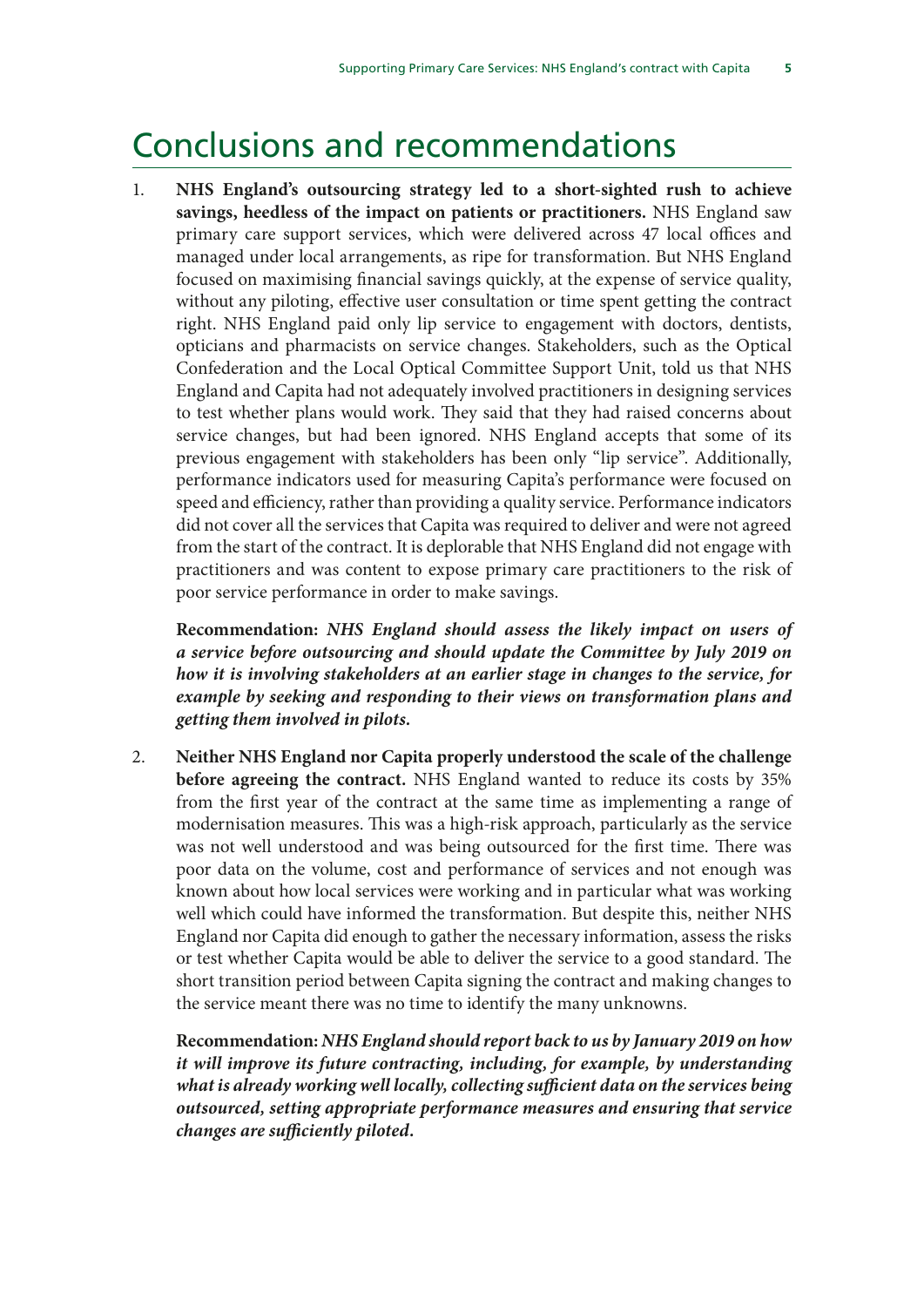3. **NHS England incentivised Capita to close offices as quickly as possible but did not have the mechanisms to stop the office closure programme when it proved to be a costly mistake.** Capita expected to make losses of £64 million in the first two years of the contract, in order that NHS England could meet its objective to reduce its costs. Capita therefore had a financial incentive to close primary care support offices and reduce staff as quickly as possible, in order to minimise those losses and, between December 2015 and November 2016, it closed 35 of the 38 support offices it inherited. The office closures resulted in the loss of local expertise and meant that Capita did not have the resources needed to deliver the services required. NHS England raised concerns about the office closures in May 2016, too late in the day, and it did not have the contractual mechanisms to stop Capita from going ahead with its plans. Capita now acknowledges that it was a mistake to carry on closing offices and that in continuing to do so "we just made the problem worse as we went along…we should have stopped." As Capita needed to spend more than it expected to support failing services it has in fact made a loss of £125 million in the first two years and accepts that it is unlikely to make a profit over the remainder of the contract. Capita has told us that it will devote the resources required to ensure that it delivers the contract and we will watch this closely.

**Recommendation:** *NHS England and wider government contractors must ensure that basics, such as appropriate mechanisms to intervene in service changes if they do not go as planned, are part of any contract.*

4. **Failure to deliver services led to disruptions and extra costs for doctors, dentists, opticians and pharmacists.** Capita's failures to deliver back-office functions resulted in approximately 1,000 GPs, dentists and opticians being delayed from working with patients, and some lost earnings as a result. The failure to update performers lists (confirmation that practitioners are still suitably qualified to practice) also potentially compromised patient safety in cases where practitioners should have been removed. Stakeholders also raised concerns about missed and inaccurate payments to practitioners, a backlog of half a million patient registration letters and failures to deliver medical supplies.

**Recommendation:** *NHS England should write to us by January 2019 setting out what they have done to compensate primary care practitioners for the disruption to the service.*

5. **Service failures following the outsourcing put patients at risk of serious harm.** Delays in moving medical records impacted patients' ability to access necessary care, and 87 women were incorrectly notified that they were no longer part of the cervical screening programme. A review by one of NHS England's Medical Directors in December 2016 noted that the failures had the potential to put patients at risk of serious harm. NHS England is currently assessing an incident to identify whether there has been actual patient harm.

**Recommendation:** *NHS England should, by January 2019, update us on whether there is evidence of any harm to patients.*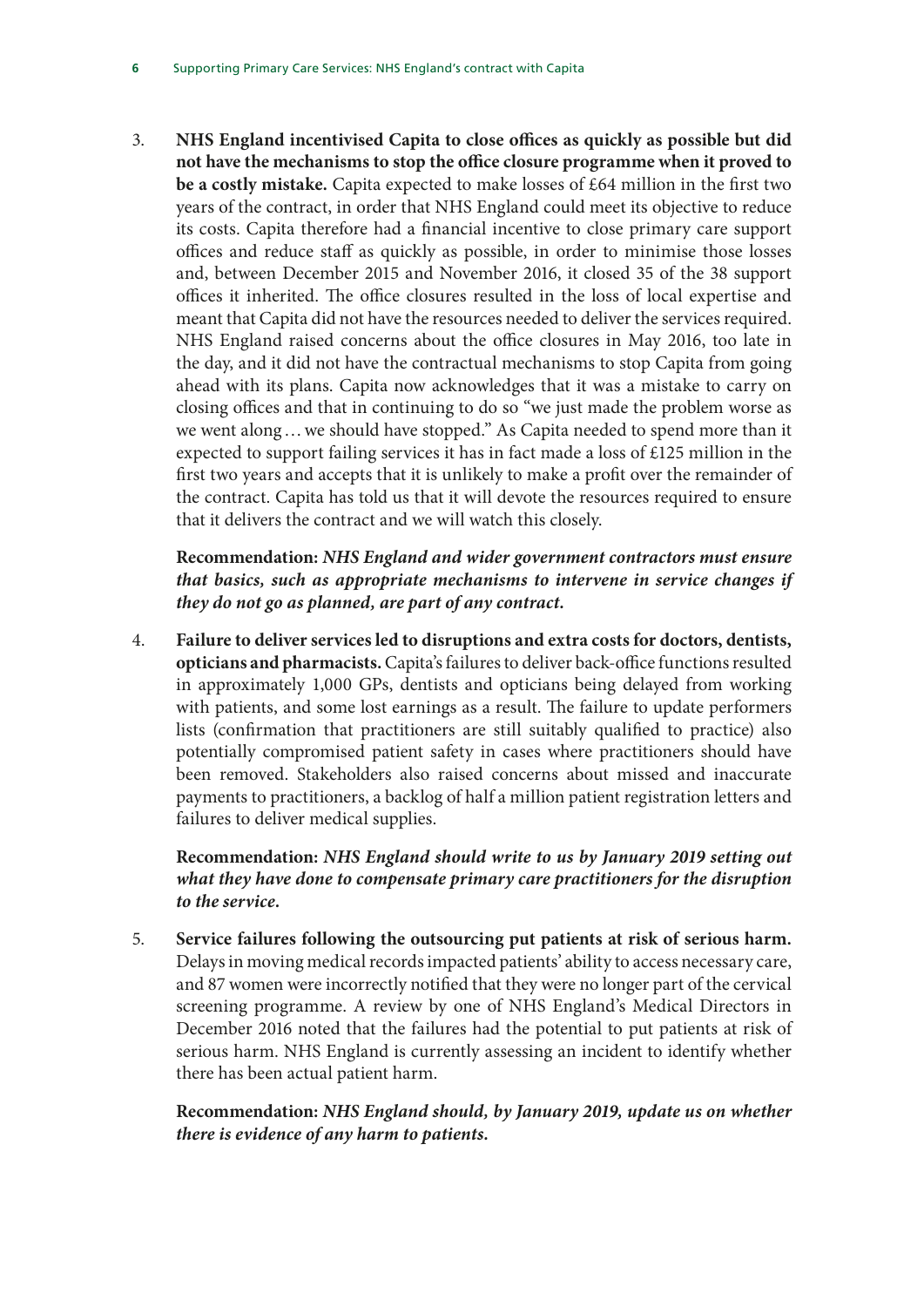6. **A lack of collaboration between NHS England and Capita resulted in them taking too long to address the issues with the service.** Capita's chief executive noted that partnership working is key to delivering contracts successfully. For example, he cited that there should be strong alignment between objectives and performance measures, and an environment in which either party could challenge the other about performance measures and delivery. However, some two and a half years into the contract, basic elements of the contract between NHS England and Capita are still not agreed. For example, they have still not agreed on all the performance measures or how to calculate payments owed to Capita. NHS England recognises that it has not always been having the right conversations with Capita. There have recently been improvements in their partnership working, including the introduction of senior-level meetings that we heard are held on a monthly basis since March 2018. But it has taken over two and a half years to put in place these top-level meetings.

**Recommendation:** *NHS England and Capita should write back to the Committee by January 2019, showing whether changes to their partnership working has improved the relationship, and whether they have agreed outstanding areas of difference.*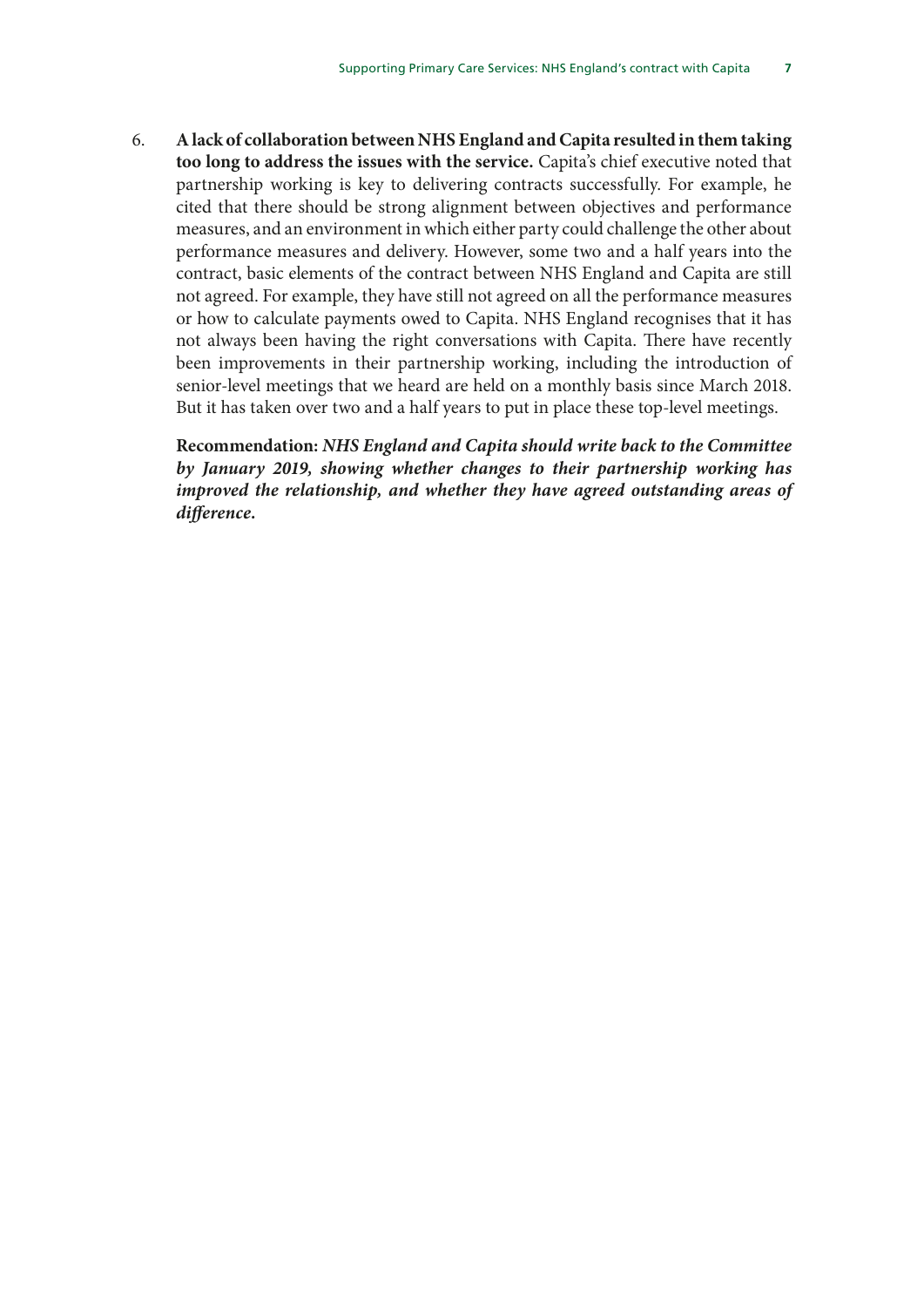# <span id="page-9-0"></span>**1** The contract with Capita

1. On the basis of a report by the Comptroller and Auditor General, we took evidence from NHS England and Capita Business Services Ltd (Capita) on NHS England's management of the primary care support services contract with Capita.<sup>1</sup>

2. Primary care support services provide a range of administrative and back-office functions to around 39,000 GPs, dentists, opticians and pharmacists. When NHS England took responsibility for these services in 2013 they were being delivered by 1,650 staff from 47 local offices, managed under separate local arrangements, with no common standards in service specification or operating processes, and with limited data on performance. Services were supported by a 20-year old IT system that NHS England considered was unsustainable and in urgent need of replacement, and many processes relied on the manual processing of paper-based documentations. In 2014–15, these services cost £90 million.<sup>2</sup>

3. In August 2015, NHS England entered into a seven-year, £330 million contract with Capita to deliver nine primary care support services, with the option of extending it by an additional three years. The services, known as Primary Care Support England, are: administering payments to GP practices, opticians and pharmacies; administering the pensions of GPs; administering entry and changes to national performers lists that provide the public with reassurance that GPs, dentists and opticians in the NHS are suitably qualified and have passed other relevant checks; moving patient medical records between practices and into storage; sending out letters for those eligible for cervical screening; processing patient registrations and de-registrations; providing NHS stationary and some other supplies; validating and processing pharmacy market entry applications; and a customer support centre for all telephone queries relating to these services.<sup>3</sup>

#### **NHS England's strategy**

4. NHS England aimed to reduce its costs by 35% from the first year of the contract, and create better-quality support services that were more efficient, and easy to use. NHS England told us that urgency was a factor in contracting out these services as a delay of a year would have sacrificed £30 million in administrative savings. Stakeholders told us that they challenged NHS England on its ambitious timetable, which to them seemed more about making savings than providing services.<sup>4</sup>

5. NHS England told us that there was a trade-off between the level of efficiency savings it could achieve and minimising any downsides for service users.<sup>5</sup> The performance indicators set by NHS England to measure Capita's performance were focused on speed and efficiency, rather than the quality of service. For example, the performance measure for payments to GPs measures whether Capita is making payments on time not whether the payments are accurate.<sup>6</sup> The performance indicators also did not cover all the services

<sup>1</sup> Report by the Comptroller and Auditor General, [NHS England's management of the primary care support](https://www.nao.org.uk/wp-content/uploads/2018/05/NHS-Englands-management-of-the-primary-care-support-services-contract-with-Capita.pdf)  [services contract with Capita](https://www.nao.org.uk/wp-content/uploads/2018/05/NHS-Englands-management-of-the-primary-care-support-services-contract-with-Capita.pdf), Session 2017–19, HC 632, 17 May 2018

<sup>2</sup> Qq 79, 95; [C&AG's Report,](https://www.nao.org.uk/wp-content/uploads/2018/05/NHS-Englands-management-of-the-primary-care-support-services-contract-with-Capita.pdf) paras 1, 5

<sup>3</sup> Qq 1, 113; [C&AG's Report,](ttps://www.nao.org.uk/wp-content/uploads/2018/05/NHS-Englands-management-of-the-primary-care-support-services-contract-with-Capita.pdf) paras 1.2, 1.8, figure 3

<sup>4</sup> Q 79; Optical Confederation and the Local Optical Committee Support Unit ([CPC0004](http://data.parliament.uk/writtenevidence/committeeevidence.svc/evidencedocument/public-accounts-committee/supporting-primary-care-services-nhs-englands-contract-with-capita/written/84887.pdf)); British Medical Association [\(CPC0003](http://data.parliament.uk/writtenevidence/committeeevidence.svc/evidencedocument/public-accounts-committee/supporting-primary-care-services-nhs-englands-contract-with-capita/written/84842.pdf))

<sup>5</sup> Qq 102, 108

<sup>6</sup> Qq 48–52; [C&AG's Report](https://www.nao.org.uk/wp-content/uploads/2018/05/NHS-Englands-management-of-the-primary-care-support-services-contract-with-Capita.pdf), para 3.8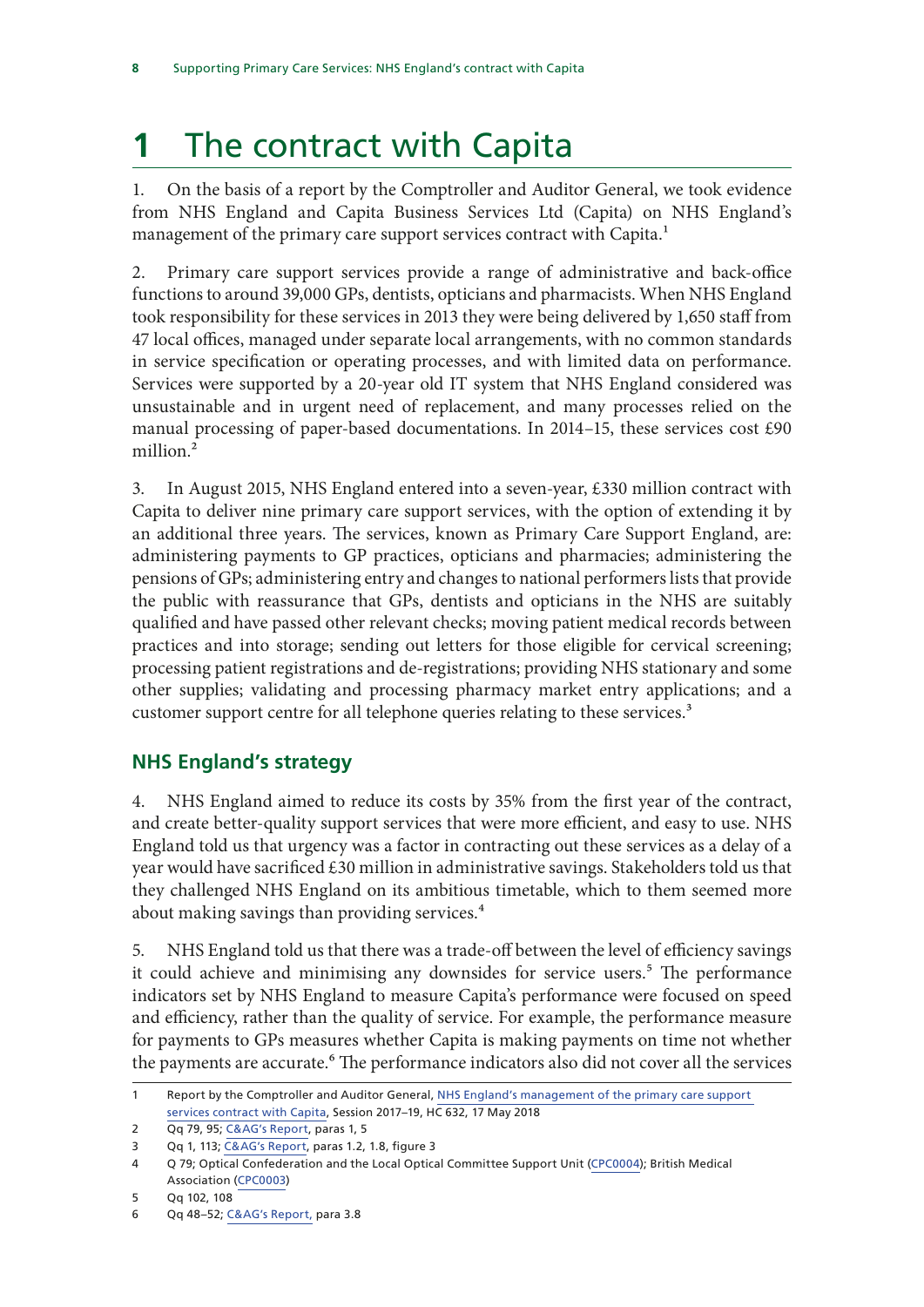<span id="page-10-0"></span>that Capita was required to deliver and were not agreed from the start of the contract. For example, of the 78 key activities that Capita was contracted to carry out, 23 were not captured by performance measures and therefore NHS England was unsighted on this activity.<sup>7</sup>

6. Capita told us that prior to the entire service being outsourced, there should have been a pilot to assess any potential issues with the outsourced service. However, it could not answer why Capita had not proposed a pilot.<sup>8</sup> NHS England disagreed with this assessment, highlighting that this would have exposed it to a different set of risks, such as the previous service falling over.<sup>9</sup>

#### **Scale of the challenge**

7. This was complex service being outsourced for the first time. Neither NHS England nor Capita fully understood the service being outsourced, including the volume and scope of services, and the ways in which services were being delivered differently across the country.10 Capita told us that when it took over the service, there was no national data on the service and that it was running blind for a period of time. Capita acknowledged that it did not carry out sufficient due diligence or assess what the issues were before it signed the contract to deliver these services. It also accepted that it should have done more to ensure that it had access to all the data it needed.<sup>11</sup> Despite this lack of data, NHS England's assessment of the contract risk focused on the likelihood of it failing to achieve its financial savings target and did not adequately assess the risk of Capita failing to provide the service to a good standard.<sup>12</sup>

8. Capita aimed to develop national data over the first three months of the contact (transition period) but acknowledged that it took longer than that to produce the national data that was needed to set the performance indicators.<sup>13</sup> NHS England acknowledged that the transition period unearthed many problems and that a longer transition period would have been beneficial before Capita began to make service changes.<sup>14</sup>

#### **Office closures**

9. Capita's bid depended on it closing local primary care support offices and delivering a major transformation of services to meet NHS England's objective to reduce its costs.<sup>15</sup> Capita expected to make losses of £64 million in the first two years of the contract, in order that NHS England could meet its objective to reduce its costs. Capita, therefore, had a financial incentive to close support offices and reduce staff as quickly as possible, in order to minimise its losses over the first two years of the contract. Between December 2015 and November 2016, Capita closed 35 of the 38 support offices it inherited and cut staff numbers from 1,300 to 660.<sup>16</sup>

<sup>7</sup> Q 39; [C&AG's Report](https://www.nao.org.uk/wp-content/uploads/2018/05/NHS-Englands-management-of-the-primary-care-support-services-contract-with-Capita.pdf), para 13

<sup>8</sup> Qq 96, 137–140

<sup>9</sup> Qq 97–98

<sup>10</sup> Qq 30–32, 34, 39, 78–79 81–83, 90–94, 96, 137; [C&AG's Report,](https://www.nao.org.uk/wp-content/uploads/2018/05/NHS-Englands-management-of-the-primary-care-support-services-contract-with-Capita.pdf) para 7

<sup>11</sup> Qq 31, 34, 39, 94, 96

<sup>12</sup> [C&AG's Report,](https://www.nao.org.uk/wp-content/uploads/2018/05/NHS-Englands-management-of-the-primary-care-support-services-contract-with-Capita.pdf) para 14

<sup>13</sup> Qq 39–40

<sup>14</sup> Qq 82, 99–100

<sup>15</sup> [C&AG's Report,](https://www.nao.org.uk/wp-content/uploads/2018/05/NHS-Englands-management-of-the-primary-care-support-services-contract-with-Capita.pdf) para 1.9

<sup>16</sup> Q 140; [C&AG's Report,](https://www.nao.org.uk/wp-content/uploads/2018/05/NHS-Englands-management-of-the-primary-care-support-services-contract-with-Capita.pdf) paras 9, 15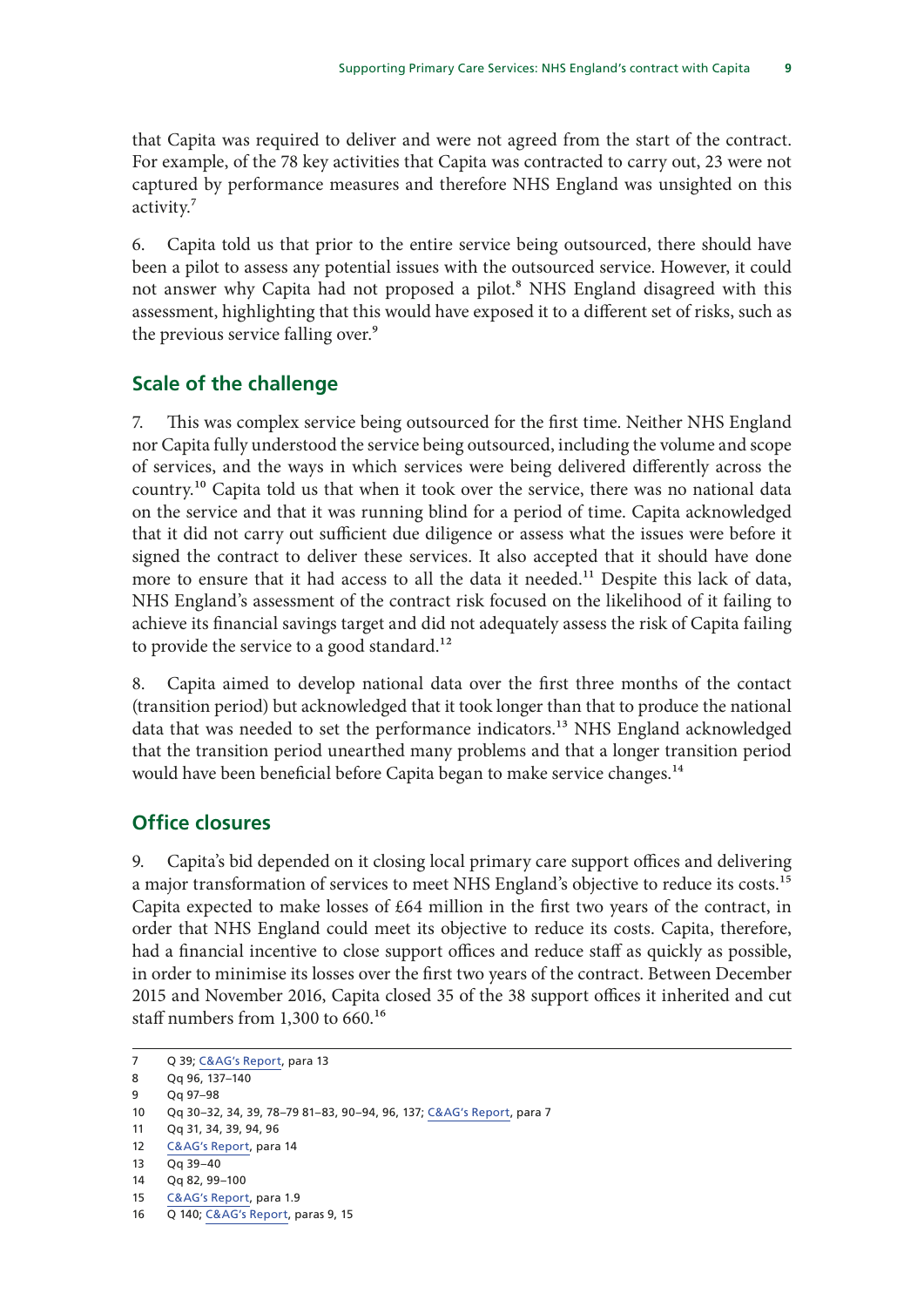10. Stakeholders told us that the site closures resulted in the loss of local expertise and meant that Capita did not have the resources needed to deliver the service.<sup>17</sup> Capita acknowledged that it was a mistake to carry on closing offices, once it started receiving complaints about the service, and that in continuing to do so "we just made the problem worse as we went along…we should have stopped." It accepted that it would have been better to have developed and applied national operating procedures at each office before starting to close them. However, it told us that this would have taken up to two years to achieve and would have resulted in a higher contract price and a delay in delivering efficiency savings for NHS England.<sup>18</sup> NHS England raised concerns about the office closures in May 2016, but had not included contractual mechanisms to stop Capita from going ahead with its plans as it would have had to pay more for this flexibility.<sup>19</sup>

11. Capita told us that over the first two years of the contract it has made a loss of  $\text{\pounds}125$ million, and that if you add the loss of margin on the contract, it is closer to £140 million. It also acknowledged that it was unlikely to make a profit over the remainder of the contract. However, it told us that it was committed to continuing to invest to ensure that it delivers the key performance indicators associated with the contract. Capita also said that it and NHS England had made a commitment to reset their working relationship and ensure they bring the requisite resources and attention to any outstanding elements of contract execution. It emphasised that, working in partnership with NHS England, "we are committed to delivering against the contract."<sup>20</sup> In the first two years of the contract, NHS England achieved savings of £60 million compared to expected savings of £64 million $21$ 

18 Qq 32–38

20 Qq 42, 56, 136

<sup>17</sup> Optical Confederation and the Local Optical Committee Support Unit [\(CPC0004\)](http://data.parliament.uk/writtenevidence/committeeevidence.svc/evidencedocument/public-accounts-committee/supporting-primary-care-services-nhs-englands-contract-with-capita/written/84887.pdf)

<sup>19</sup> Qq 101–103, 127; [C&AG's Report,](https://www.nao.org.uk/wp-content/uploads/2018/05/NHS-Englands-management-of-the-primary-care-support-services-contract-with-Capita.pdf) para 15

<sup>21</sup> Qq 78, 100; [C&AG's Report](https://www.nao.org.uk/wp-content/uploads/2018/05/NHS-Englands-management-of-the-primary-care-support-services-contract-with-Capita.pdf), para 19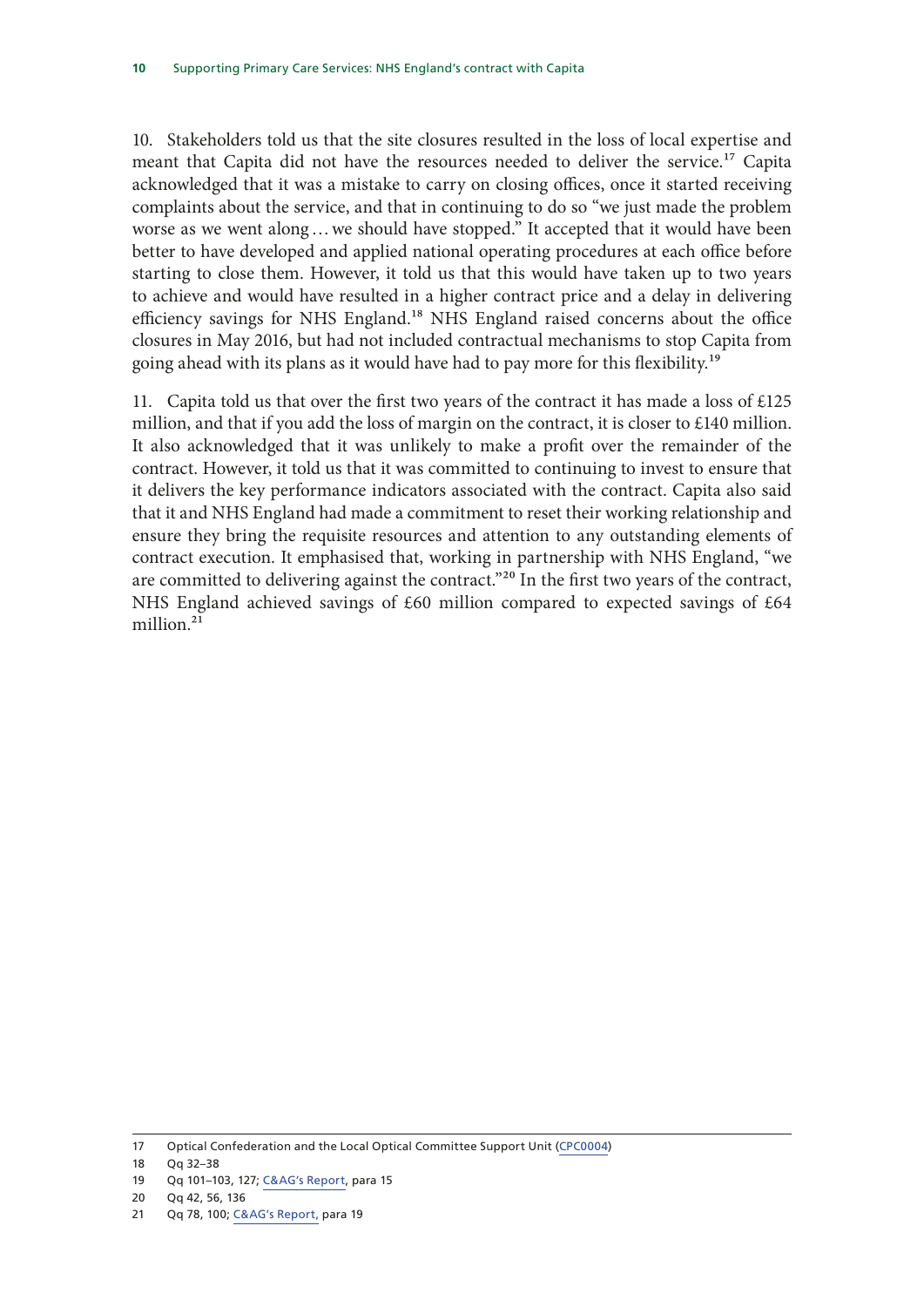# <span id="page-12-0"></span>**2** Impact of service failures, partnership working and engagement

#### **Impact of service failures**

12. Capita acknowledged that its execution of the contract was not good and it apologised unreservedly for this.<sup>22</sup> Failure to deliver key aspects of primary care support services had a detrimental impact on patients, primary care services and primary care providers. For example, the service was disrupted by delays in processing new applications and making changes to the performers lists (confirmation that practitioners are suitably qualified to practice). This resulted in approximately 1,000 GPs, dentists and opticians being delayed from working with patients at a time when the NHS is in need of people to deliver patient care, and some lost earnings as a result.<sup>23</sup> The British Dental Association told us that before Capita took over an application to be added to the performers list typically took about six weeks to be processed. After Capita took over, its members reported delays of five to six months, while some had to wait a year to get their application processed.<sup>24</sup>

13. Stakeholders also raised concerns about: missed and inaccurate payments to practitioners; backlogs of half a million patient registration letters; market entry delays for pharmacists; failures to deliver NHS stationery and medical supplies; and poor service from the customer support centre. A survey by the British Medical Association, carried out in December 2017, found that: 62% of respondents reported that urgent requests for patient records were not actioned in a timely manner; 64% reported that they had received incorrect patient records in the last three months; 73% reported the new medical records service had increased workload; and 51% reported incorrect pension deductions in the last twelve months. 25 Capita told us that it had not assessed what it has cost GPs, dentists and opticians and pharmacists to install new IT systems and train staff to deal with new processes, but noted that once new systems are introduced they should reduce the cost of the process for everybody.26

14. Some of the service failures have put patients at risk of serious harm. For example: delays in moving medical records impacted patients' ability to access necessary care; 87 women were incorrectly notified that they were no longer part of the cervical screening programme; and inappropriate handling of patients on the violent patient scheme, which aims to provide a secure environment in which patients who have been violent or aggressive in their GP practice can receive general medical services, compromised patient safety.<sup>27</sup> A review by one of NHS England's Medical Directors, in December 2016, did not identify any situations where serious patient harm had resulted from these service failures but noted the full effect of these failures may not be apparent for some time. Immediately before our evidence session NHS England told us it was currently assessing an incident to identify whether there has been actual patient harm.<sup>28</sup>

<sup>22</sup> Q 42

<sup>23</sup> [C&AG's Report,](https://www.nao.org.uk/wp-content/uploads/2018/05/NHS-Englands-management-of-the-primary-care-support-services-contract-with-Capita.pdf) para 10, figure 2; British Dental Association [\(CPC0007](http://data.parliament.uk/writtenevidence/committeeevidence.svc/evidencedocument/public-accounts-committee/supporting-primary-care-services-nhs-englands-contract-with-capita/written/85332.html)); British Medical Association ([CPC0003\)](http://data.parliament.uk/writtenevidence/committeeevidence.svc/evidencedocument/public-accounts-committee/supporting-primary-care-services-nhs-englands-contract-with-capita/written/84842.pdf); Norfolk Health Overview and Scrutiny Committee [\(CPC0002](http://data.parliament.uk/writtenevidence/committeeevidence.svc/evidencedocument/public-accounts-committee/supporting-primary-care-services-nhs-englands-contract-with-capita/written/83814.pdf))

<sup>24</sup> British Dental Association ([CPC0007](http://data.parliament.uk/writtenevidence/committeeevidence.svc/evidencedocument/public-accounts-committee/supporting-primary-care-services-nhs-englands-contract-with-capita/written/85332.html))

<sup>25</sup> British Dental Association ([CPC0007](http://data.parliament.uk/writtenevidence/committeeevidence.svc/evidencedocument/public-accounts-committee/supporting-primary-care-services-nhs-englands-contract-with-capita/written/85332.html)); British Medical Association [\(CPC0003\)](http://data.parliament.uk/writtenevidence/committeeevidence.svc/evidencedocument/public-accounts-committee/supporting-primary-care-services-nhs-englands-contract-with-capita/written/84842.pdf); Norfolk Health Overview Committee [\(CPC0002](http://data.parliament.uk/writtenevidence/committeeevidence.svc/evidencedocument/public-accounts-committee/supporting-primary-care-services-nhs-englands-contract-with-capita/written/83814.pdf)); Optical Confederation and the Local Optical Committee Support Unit ([CPC0004](http://data.parliament.uk/writtenevidence/committeeevidence.svc/evidencedocument/public-accounts-committee/supporting-primary-care-services-nhs-englands-contract-with-capita/written/84887.pdf)); British Dental Association [\(CPC0007](http://data.parliament.uk/writtenevidence/committeeevidence.svc/evidencedocument/public-accounts-committee/supporting-primary-care-services-nhs-englands-contract-with-capita/written/85332.html)); Royal College of General Practitioners [\(CPC0005\)](http://data.parliament.uk/writtenevidence/committeeevidence.svc/evidencedocument/public-accounts-committee/supporting-primary-care-services-nhs-englands-contract-with-capita/written/84890.pdf)

<sup>26</sup> Q 141

<sup>27</sup> [C&AG's Report,](https://www.nao.org.uk/wp-content/uploads/2018/05/NHS-Englands-management-of-the-primary-care-support-services-contract-with-Capita.pdf) figure 2; Royal College of General Practitioners [\(CPC0005\)](http://data.parliament.uk/writtenevidence/committeeevidence.svc/evidencedocument/public-accounts-committee/supporting-primary-care-services-nhs-englands-contract-with-capita/written/84890.pdf); British Medical Association ([CPC0005](http://data.parliament.uk/writtenevidence/committeeevidence.svc/evidencedocument/public-accounts-committee/supporting-primary-care-services-nhs-englands-contract-with))

<sup>28</sup> [C&AG's Report,](https://www.nao.org.uk/wp-content/uploads/2018/05/NHS-Englands-management-of-the-primary-care-support-services-contract-with-Capita.pdf) para 10; NHS England (CPC0009)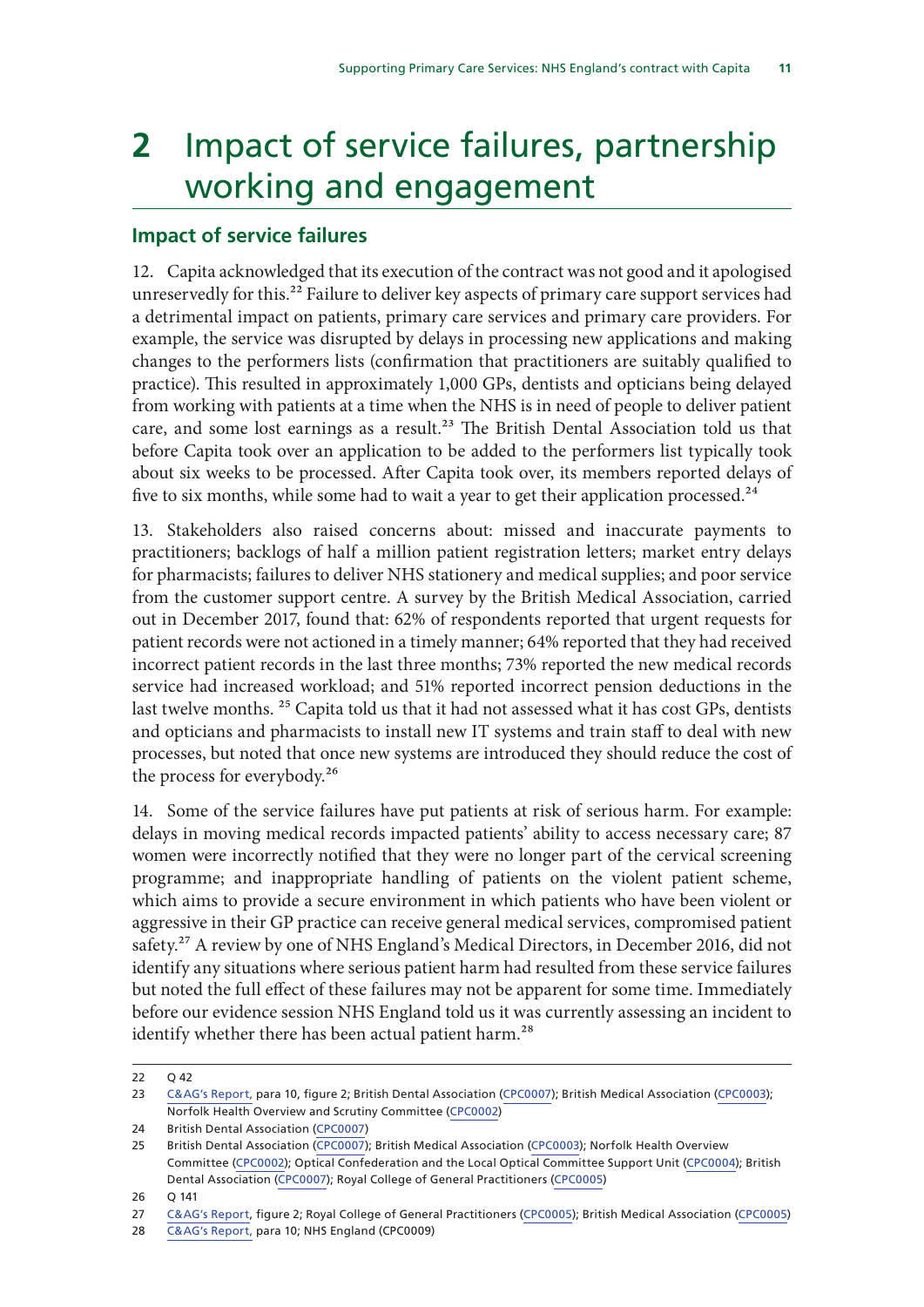#### <span id="page-13-0"></span>**The working relationship between NHS England and Capita**

15. Capita's chief executive told us that that partnership working is key to delivering contracts successfully. He noted that the most successful contracts are those where there is a strong alignment of objectives and key performance indicators between the contracting entity and the provider of the outsourced service. He added that there should be an environment in which either party can challenge the other about performance measures and assumptions about the contract and how it should be executed.<sup>29</sup> NHS England also acknowledged that partnership working is extremely important in contracts such as this one, as there is no way that every eventuality can be foreseen and factored into the contract.30

16. However, NHS England recognised that it has not always been having the right conversations with Capita. By May 2018, two and a half years into the contract, basic elements of the contract between NHS England and Capita were still not agreed. For example, they have still had not agreed on 11 performance measures or how to calculate payments owed to Capita.<sup>31</sup> There have recently been improvements in their partnership working with a resetting of the way the two organisations work together. This has included the introduction since March 2018 of senior-level meetings that witnesses told us are held on a monthly basis to assess performance against Capita's remedial plan. Capita told us that they have now agreed seven of the outstanding performance measures, had an agreement in principle for two more, with two yet to be finalised.<sup>32</sup>

#### **Engagement with stakeholders**

17. Stakeholders told us that NHS England and Capita had not adequately involved practitioners in designing services to test whether plans would work. For example, the Optical Confederation and the Local Optical Committee Support Unit told us that they had repeatedly raised concerns with NHS England about service changes, but had been ignored, and tried to help identify workable solutions. The Optical Confederation and the Local Optical Committee Support Unit also told us that they are committed to working with NHS England to help deliver the modernisation of the payments service to opticians but "do not wish to be left shouting unheeded warnings from the side lines a second time". 33

18. The British Medical Association told us that it has been engaging with NHS England to highlight the ongoing issues with primary care support services, and on several occasions, had been promised improvements. It told us that some progress has been made, but that services still fall short of what is acceptable and there is still an urgent need to resolve these issues to give practices and GPs confidence in the service.<sup>34</sup>

19. NHS England told us that there has been engagement with stakeholder throughout the process but accepted that some of this engagement had been only "lip service". Capita also accepted that stakeholders had not been brought in to the process as much as they should have been. NHS England said it is now trying to make sure engagement happens

<sup>29</sup> Q 54

<sup>30</sup> Q 133

<sup>31</sup> Qq 41–42, 126, 129; [C&AG Report](https://www.nao.org.uk/wp-content/uploads/2018/05/NHS-Englands-management-of-the-primary-care-support-services-contract-with-Capita.pdf), para 16

<sup>32</sup> Qq 41, 56–61, 71, 102

<sup>33</sup> Optical Confederation and the Local Optical Committee Support Unit [\(CPC0004\)](http://data.parliament.uk/writtenevidence/committeeevidence.svc/evidencedocument/public-accounts-committee/supporting-primary-care-services-nhs-englands-contract-with-capita/written/84887.pdf)

<sup>34</sup> British Medical Association [\(CPC0003](http://data.parliament.uk/writtenevidence/committeeevidence.svc/evidencedocument/public-accounts-committee/supporting-primary-care-services-nhs-englands-contract-with-capita/written/84842.pdf))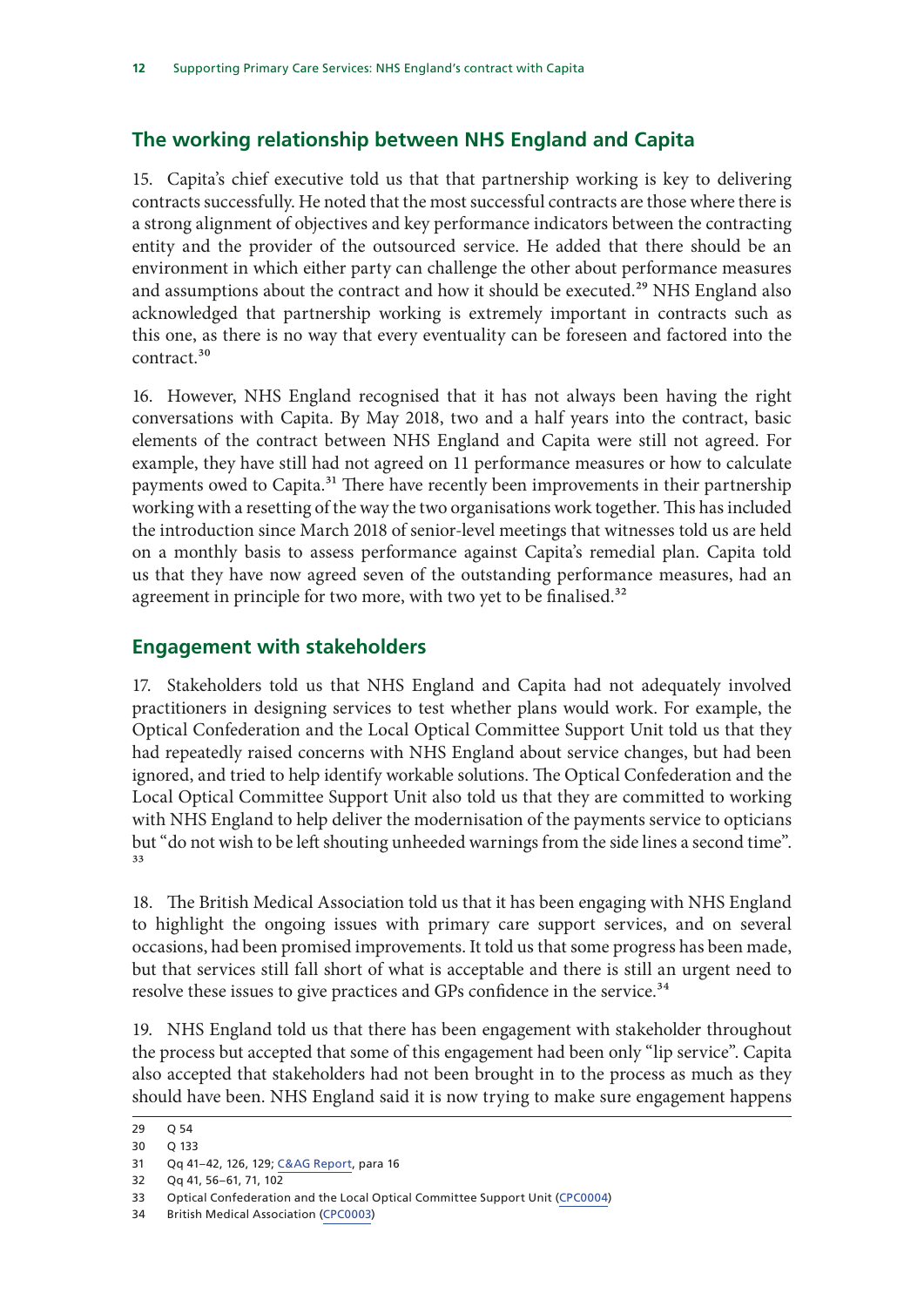early and that it listens and responds appropriately. Both NHS England and Capita said they plan to get key players, such as the British Medical Association, more actively involved in the future.<sup>35</sup>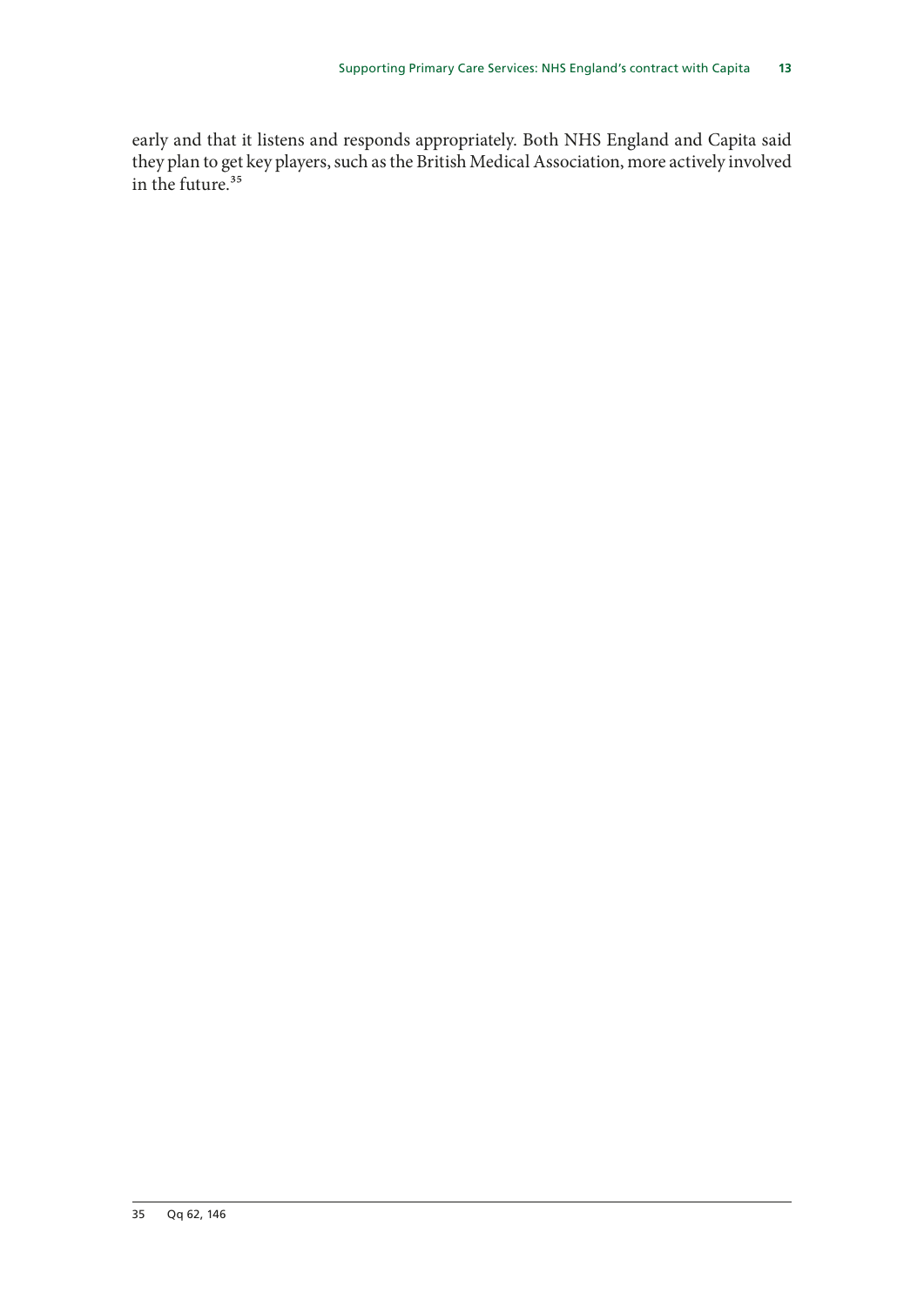# <span id="page-15-0"></span>Formal minutes

#### **Monday 16 July 2018**

Members present:

Meg Hillier, in the Chair

Sir Geoffrey Clifton-Brown

Chris Evans

Anne Marie Morris

Lee Rowley

Caroline Flint

Draft Report (*Supporting Primary Care Services: NHS England's contract with Capita*), proposed by the Chair, brought up and read.

*Ordered*, That the draft Report be read a second time, paragraph by paragraph.

Paragraphs 1 to 19 read and agreed to.

Introduction agreed to.

Conclusions and recommendations agreed to.

Summary agreed to.

*Resolved*, That the Report be the Fifty-seventh of the Committee to the House.

*Ordered*, That the Chair make the Report to the House.

*Ordered*, That embargoed copies of the Report be made available, in accordance with the provisions of Standing Order No. 134.

[Adjourned till Wednesday 18 July at 2:00pm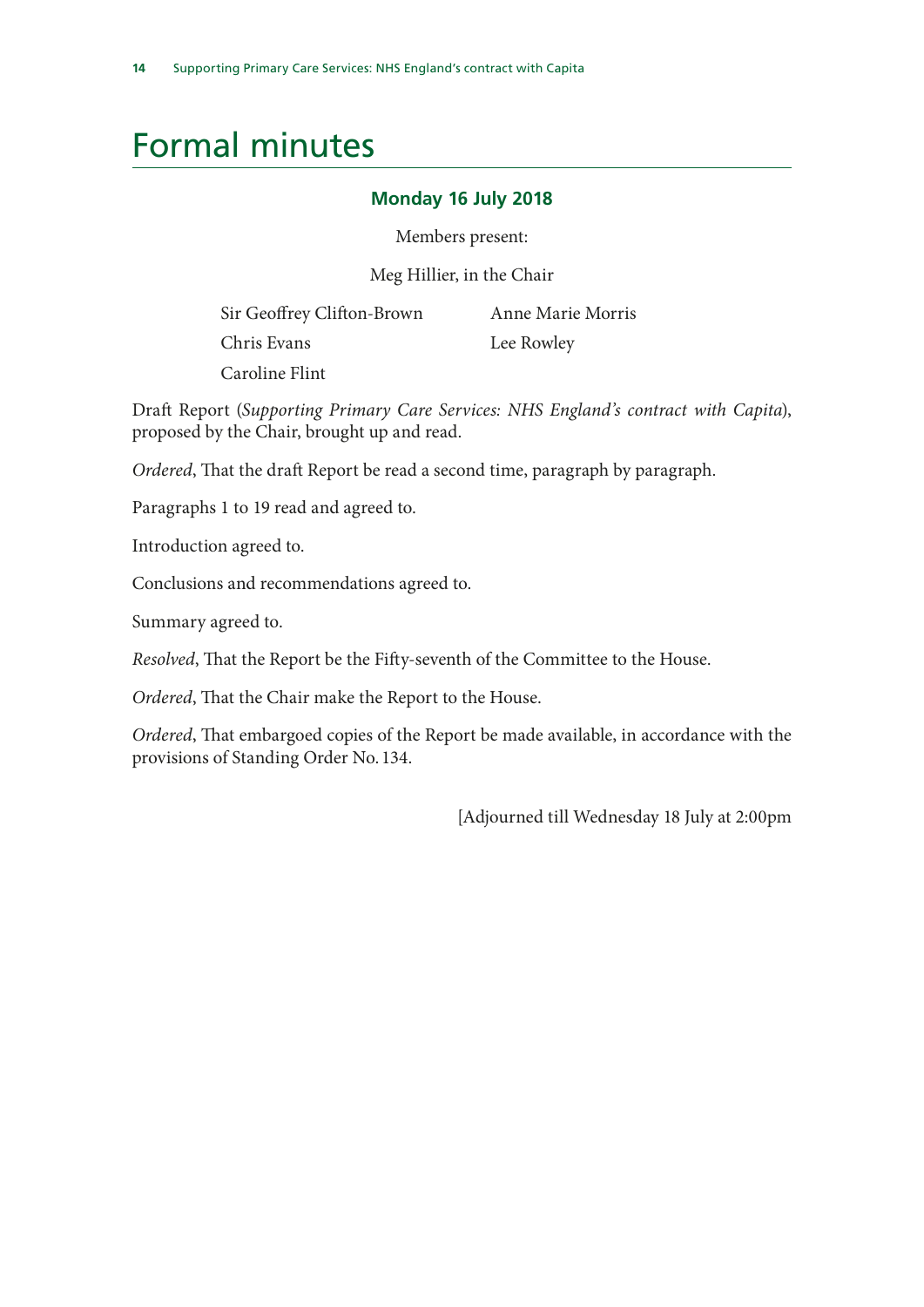### <span id="page-16-0"></span>**Witnesses**

The following witnesses gave evidence. Transcripts can be viewed on the [inquiry publications](https://www.parliament.uk/business/committees/committees-a-z/commons-select/public-accounts-committee/inquiries/parliament-2017/nhs-contract-capita-17-19/publications/) [page](https://www.parliament.uk/business/committees/committees-a-z/commons-select/public-accounts-committee/inquiries/parliament-2017/nhs-contract-capita-17-19/publications/) of the Committee's website.

#### **Monday 18 June 2018** *Question number*

**Simon Stevens**, Chief Executive, NHS England, **Emily Lawson**, National Director, Transformation and Corporate Operations, NHS England, **Jonathan Lewis**, Chief Executive, Capita plc, and **Stephen Sharp**, Executive Officer, Capita Government Services Communication Communication Communication Communication Communication Communication Communication Communication Communication Communication Communication Communication Communication Comm

# Published written evidence

The following written evidence was received and can be viewed on the [inquiry publications](https://www.parliament.uk/business/committees/committees-a-z/commons-select/public-accounts-committee/inquiries/parliament-2017/nhs-contract-capita-17-19/publications/) [page](https://www.parliament.uk/business/committees/committees-a-z/commons-select/public-accounts-committee/inquiries/parliament-2017/nhs-contract-capita-17-19/publications/) of the Committee's website.

CPC numbers are generated by the evidence processing system and so may not be complete.

- 1 British Dental Association [\(CPC0007](http://data.parliament.uk/WrittenEvidence/CommitteeEvidence.svc/EvidenceDocument/Public%20Accounts/Supporting%20primary%20care%20services%20NHS%20Englands%20contract%20with%20Capita/written/85332.html))
- 2 British Medical Association ([CPC0003](http://data.parliament.uk/WrittenEvidence/CommitteeEvidence.svc/EvidenceDocument/Public%20Accounts/Supporting%20primary%20care%20services%20NHS%20Englands%20contract%20with%20Capita/written/84842.html))
- 3 Capita ([CPC0008\)](http://data.parliament.uk/WrittenEvidence/CommitteeEvidence.svc/EvidenceDocument/Public%20Accounts/Supporting%20primary%20care%20services%20NHS%20Englands%20contract%20with%20Capita/written/85529.html)
- 4 Equiniti [\(CPC0001](http://data.parliament.uk/WrittenEvidence/CommitteeEvidence.svc/EvidenceDocument/Public%20Accounts/Supporting%20primary%20care%20services%20NHS%20Englands%20contract%20with%20Capita/written/83457.html))
- 5 Norfolk Health Overview and Scrutiny Committee [\(CPC0002](http://data.parliament.uk/WrittenEvidence/CommitteeEvidence.svc/EvidenceDocument/Public%20Accounts/Supporting%20primary%20care%20services%20NHS%20Englands%20contract%20with%20Capita/written/83814.html))
- 6 Optical Confederation and LOCSU [\(CPC0004](http://data.parliament.uk/WrittenEvidence/CommitteeEvidence.svc/EvidenceDocument/Public%20Accounts/Supporting%20primary%20care%20services%20NHS%20Englands%20contract%20with%20Capita/written/84887.html))
- 7 Pharmaceutical Services Negotiating Committee [\(CPC0006\)](http://data.parliament.uk/WrittenEvidence/CommitteeEvidence.svc/EvidenceDocument/Public%20Accounts/Supporting%20primary%20care%20services%20NHS%20Englands%20contract%20with%20Capita/written/84929.html)
- 8 Royal College of General Practitioners ([CPC0005\)](http://data.parliament.uk/WrittenEvidence/CommitteeEvidence.svc/EvidenceDocument/Public%20Accounts/Supporting%20primary%20care%20services%20NHS%20Englands%20contract%20with%20Capita/written/84890.html)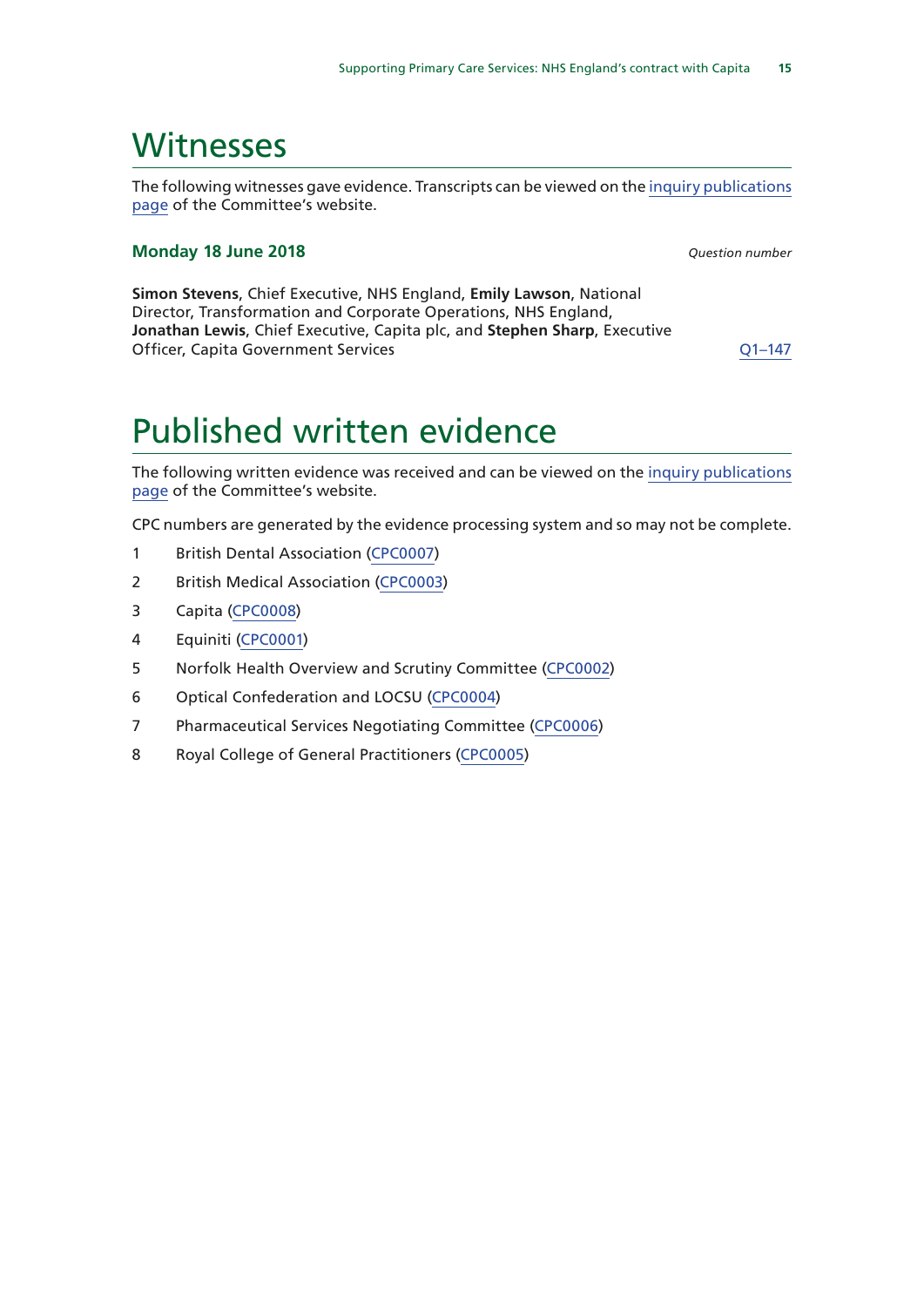# <span id="page-17-0"></span>List of Reports from the Committee during the current session

All publications from the Committee are available on the [publications page](https://www.parliament.uk/business/committees/committees-a-z/commons-select/public-accounts-committee/publications/) of the Committee's website. The reference number of the Government's response to each Report is printed in brackets after the HC printing number.

#### **Session 2017–19**

| <b>First Report</b>     | Tackling online VAT fraud and error                                        | <b>HC 312</b><br>(Cm 9549)              |
|-------------------------|----------------------------------------------------------------------------|-----------------------------------------|
| Second Report           | Brexit and the future of Customs                                           | <b>HC 401</b><br>(Cm 9565)              |
| <b>Third Report</b>     | Hinkley Point C                                                            | <b>HC 393</b><br>(Cm 9565)              |
| Fourth Report           | Clinical correspondence handling at NHS Shared<br><b>Business Services</b> | <b>HC 396</b><br>(Cm 9575)              |
| <b>Fifth Report</b>     | Managing the costs of clinical negligence in hospital<br>trusts            | <b>HC 397</b><br>(Cm 9575)              |
| Sixth Report            | The growing threat of online fraud                                         | <b>HC 399</b><br>(Cm 9575)              |
| Seventh Report          | Brexit and the UK border                                                   | <b>HC 558</b><br>(Cm 9575)              |
| Eighth Report           | Mental health in prisons                                                   | <b>HC 400</b><br>(Cm 9575)<br>(Cm 9596) |
| Ninth Report            | Sheffield to Rotherham tram-trains                                         | <b>HC 453</b><br>(Cm 9575)              |
| <b>Tenth Report</b>     | High Speed 2 Annual Report and Accounts                                    | <b>HC 454</b><br>(Cm 9575)              |
| <b>Eleventh Report</b>  | Homeless households                                                        | <b>HC 462</b><br>(Cm 9575)<br>(Cm 9618) |
| <b>Twelfth Report</b>   | HMRC's Performance in 2016-17                                              | <b>HC 456</b><br>(Cm 9596)              |
| Thirteenth Report       | NHS continuing healthcare funding                                          | <b>HC 455</b><br>(Cm 9596)              |
| Fourteenth Report       | <b>Delivering Carrier Strike</b>                                           | <b>HC 394</b><br>(Cm 9596)              |
| <b>Fifteenth Report</b> | Offender-monitoring tags                                                   | <b>HC 458</b><br>(Cm 9596)              |
| Sixteenth Report        | Government borrowing and the Whole of Government<br>Accounts               | <b>HC 463</b><br>(Cm 9596)              |
| Seventeenth Report      | Retaining and developing the teaching workforce                            | <b>HC 460</b><br>(Cm 9596)              |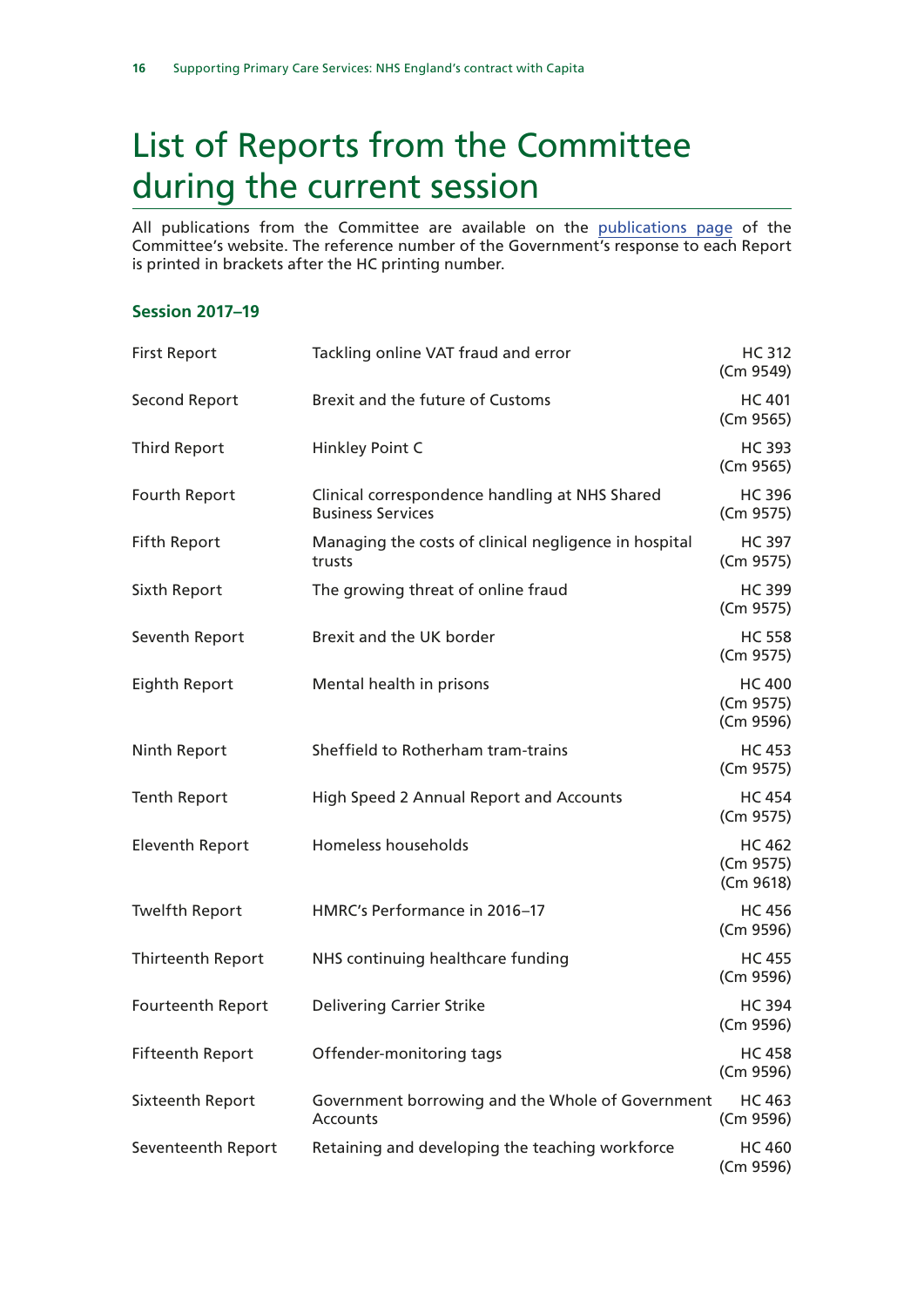| <b>Eighteenth Report</b>    | <b>Exiting the European Union</b>                                                                                                 | <b>HC 467</b><br>(Cm 9596) |
|-----------------------------|-----------------------------------------------------------------------------------------------------------------------------------|----------------------------|
| Nineteenth Report           | Excess Votes 2016-17                                                                                                              | <b>HC 806</b><br>(Cm 9596) |
| <b>Twentieth Report</b>     | Update on the Thameslink Programme                                                                                                | <b>HC 466</b><br>(Cm 9618) |
| <b>Twenty-First Report</b>  | The Nuclear Decommissioning Authority's Magnox                                                                                    | <b>HC 461</b><br>(Cm 9618) |
| <b>Twenty-Second Report</b> | The monitoring, inspection and funding of Learndirect<br>Ltd.                                                                     | <b>HC 875</b><br>(Cm 9618) |
| <b>Twenty-Third Report</b>  | <b>Alternative Higher Education Providers</b>                                                                                     | <b>HC 736</b><br>(Cm 9618) |
| <b>Twenty-Fourth Report</b> | Care Quality Commission: regulating health and social<br>care                                                                     | <b>HC 468</b><br>(Cm 9618) |
| Twenty-Fifth Report         | The sale of the Green Investment Bank                                                                                             | <b>HC 468</b><br>(Cm 9618) |
| <b>Twenty-Sixth Report</b>  | Governance and departmental oversight of the<br>Greater Cambridge Greater Peterborough Local<br><b>Enterprise Partnership</b>     | <b>HC 896</b><br>(Cm 9618) |
|                             | Twenty-Seventh Report Government contracts for Community Rehabilitation<br>Companies                                              | <b>HC 897</b><br>(Cm 9618) |
| Twenty-Eighth Report        | Ministry of Defence: Acquisition and support of<br>defence equipment                                                              | <b>HC 724</b><br>(Cm 9618) |
| <b>Twenty-Ninth Report</b>  | Sustainability and transformation in the NHS                                                                                      | <b>HC 793</b><br>(Cm 9618) |
| Thirtieth Report            | Academy schools' finances                                                                                                         | <b>HC 760</b><br>(Cm 9618) |
| <b>Thirty-First Report</b>  | The future of the National Lottery                                                                                                | <b>HC 898</b><br>(Cm 9643) |
| Thirty-Second Report        | Cyber-attack on the NHS                                                                                                           | <b>HC 787</b><br>(Cm 9643) |
| Thirty-Third Report         | Research and Development funding across<br>government                                                                             | <b>HC 668</b><br>(Cm 9643) |
| Thirty-Fourth Report        | Exiting the European Union: The Department for<br><b>Business, Energy and Industrial Strategy</b>                                 | <b>HC 687</b><br>(Cm 9643) |
| Thirty-Fifth Report         | Rail franchising in the UK                                                                                                        | <b>HC 689</b><br>(Cm 9643) |
| Thirty-Sixth Report         | Reducing modern slavery                                                                                                           | <b>HC 886</b><br>(Cm 9643) |
| Thirty-Seventh Report       | Exiting the European Union: The Department<br>for Environment, Food & Rural Affairs and the<br>Department for International Trade | <b>HC 699</b><br>(Cm 9643) |
| Thirty-Eighth Report        | The adult social care workforce in England                                                                                        | <b>HC 690</b>              |
| Thirty-Ninth Report         | The Defence Equipment Plan 2017-2027                                                                                              | <b>HC 880</b>              |